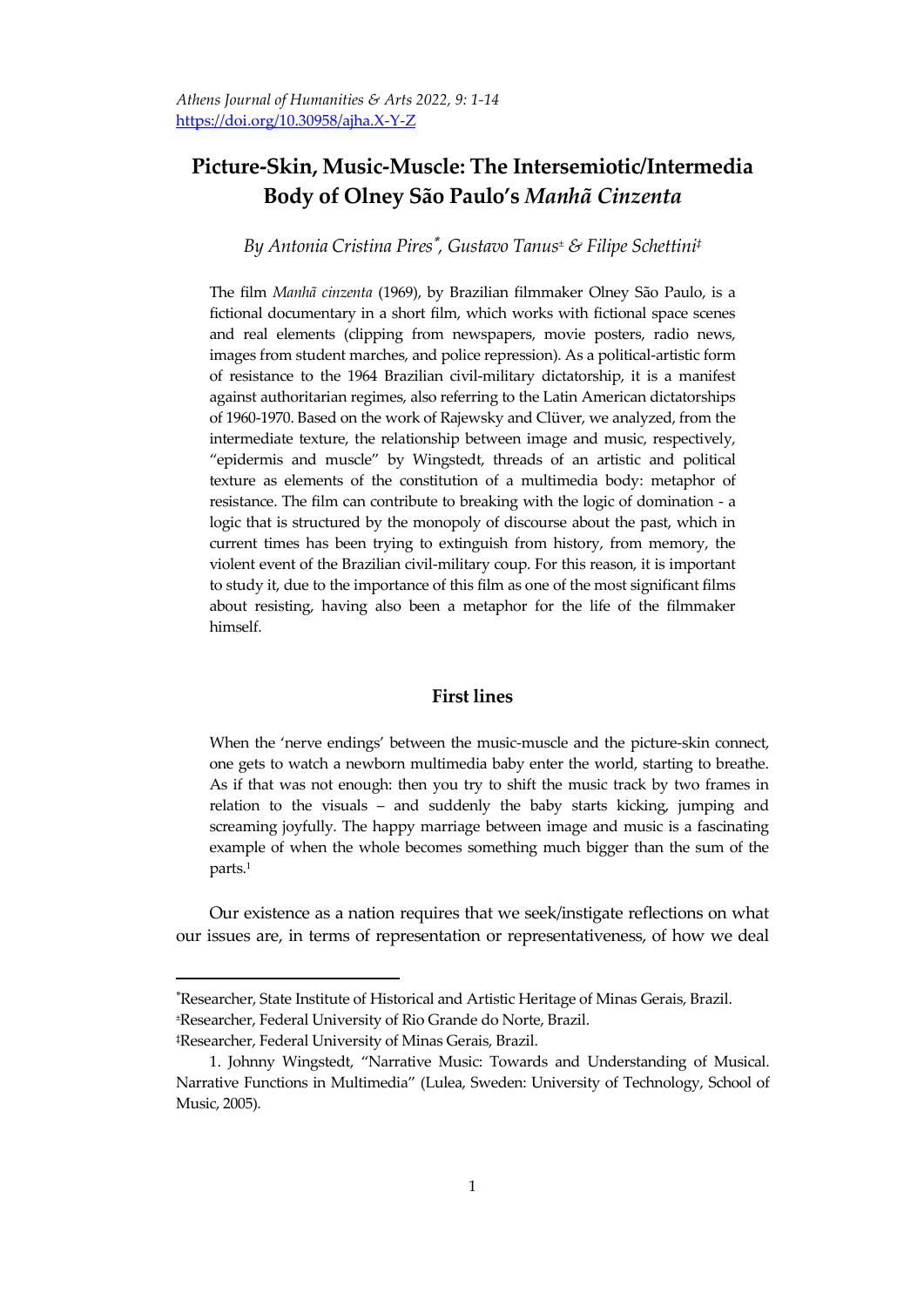*Vol. X, No. Y Pires et al.: Picture-Skin, Music-Muscle: The Intersemiotic/…*

with unequal relation among people, or of unfoldings of these asymmetries. It is necessary thus to reflect upon events of a recent past and then we think, as Walter Benjamin on his 'Theses on the philosophy of history', that nothing should be considered lost to history (1st edition, 1940). 2 In this past, one is to find events that still concern the present time; such as the movements for the consummation of the Brazilian civil-military dictatorship of 1964 and which today echo in the attempts to disregard its weight in the maintenance of the dominant *status quo* and disqualify the discourses that prove the violence of the antidemocratic regime.

Together with these movements there is the passage of time; when it does not bring to the national agenda the debate of the excesses and barbarism of the dictatorship, it throws us into the forgetfulness of exception policies (which lurk around us), reflected in the many slaughters of today. Having said that, we have the great (ethical) task of deconstructing the passive forms of relationship with this past, which are therefore going against conformity to history. And, we believe, we have the task to elaborate tactics to break with the logic of dominations, which always seek justification for murders, fratricide, the oppression of the minorities and the deviant ones, and for the annihilation of their discourses.

The approximation of aesthetics and politics has to be thought in the sense that they are inseparable, since they are part of the reconfiguration of the visible and the possible, of that which can be thought. In this sense, art and politics have always been entwined as to reaffirm certain ways of looking at and reflecting on the sensible world, as discussed Jacques Rancière in his essay about the link between ethic and aesthetic. <sup>3</sup> Hence, the point is to think of these interlinkages not only by a 'common' that can be, and is, shared, and which maintains its exclusive parts, part of the 'distribution of the sensible', <sup>4</sup> but also by what can surpass, in an effort to break with the logic of unequal distribution, and seeks to cross the border of this common one. We believe it is interesting to evidence interlacings of this, the slits and ripping in the fabric.

Therefore, our objective is to do a reading of the medium-length film *Manhã cinzenta* [Gray Morning] (1969),<sup>5</sup> by filmmaker Olney São Paulo<sup>6</sup>. It stands as one

<sup>2.</sup> Walter Benjamin, 'Sobre o Conceito de História,' in *Obras Escolhidas I – Magia e Técnica, Arte e Política* (São Paulo: Brasiliense, 1994), 223-232.

<sup>3.</sup> Jacques Rancière*, Partilha do Sensível: Estética e Política* (São Paulo: EXO Experimental Org. & Ed. 34, 2005).

<sup>4.</sup> Ibid.

<sup>5.</sup> This film, which is a transit between documentary and fiction, through language strategies: poetry, allegory, science fiction, shows the resistance against the established dictatorial regime, over the mobilization of students who gathered and took to the streets. This film, who is an allegory of Latin American totalitarian regimes, has Alda and Silvio and other students as protagonists, who are arrested in the midst of repression and,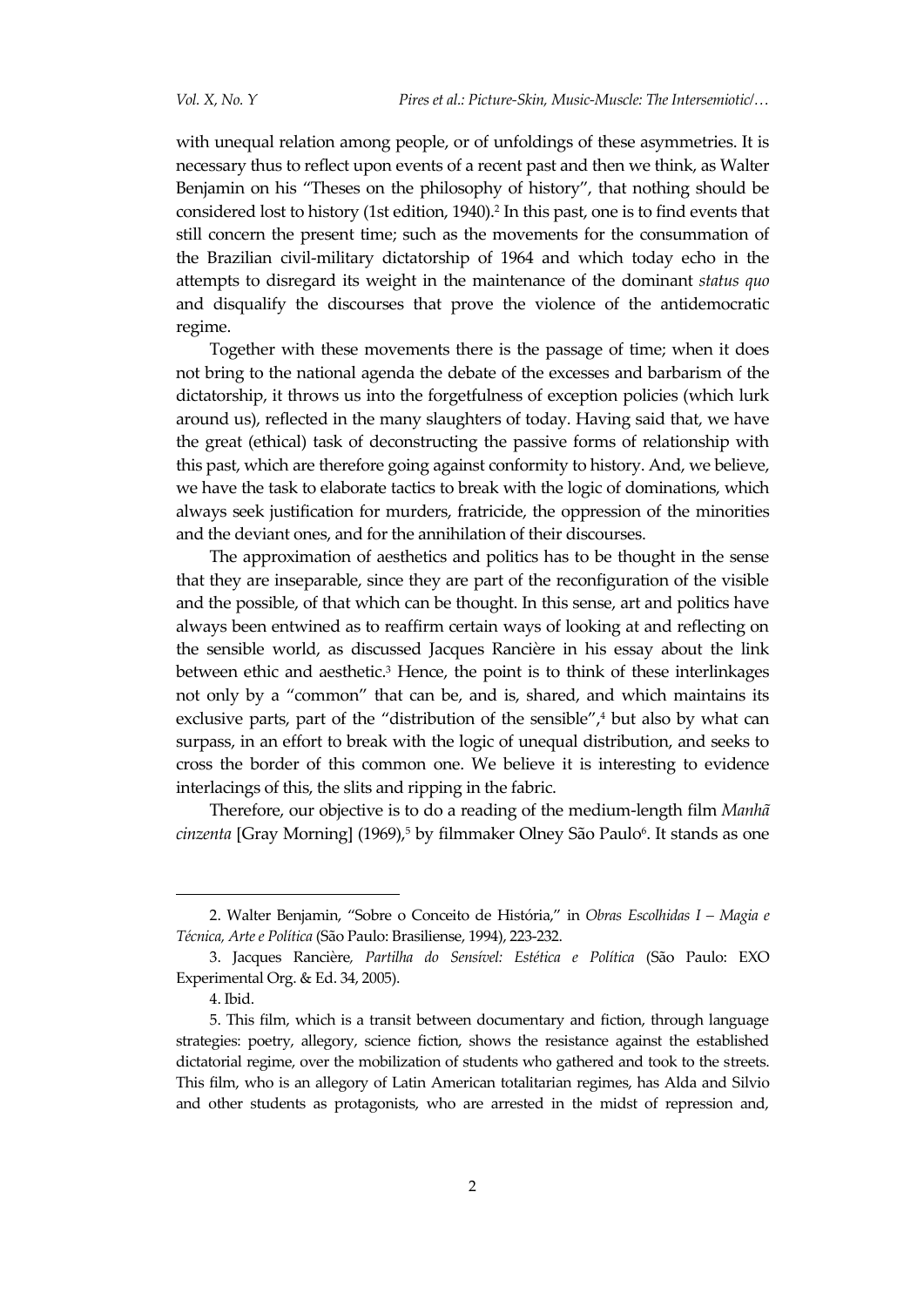$\overline{a}$ 

of the most significant films of resistance to the civil-military dictatorship of 1964 and is also a metaphor of the life of the filmmaker himself, appearing as a wound in his body shattered by torture as he dared to produce it with the Institutional Act No. 5<sup>7</sup> in effect.

Thus, it is necessary to pursue not only an aesthetic as a path of a sensible appreciation or perception, but to meet an ethics based on the study of the text – including its intermedia relations – that can be seen as these modes of 'distribution of the sensible.' <sup>8</sup> This paper begins with discussions about the intermedia relations pointed out by Irina Rajewsky and Claus Clüver, to whom notions of intermedia are crossed as a reference made inside a text to another text that shares a different semiotic system, and even its relational capacity as a possibility. That being said, the aim of this paper is to observe the encounter between image and music in *Gray Morning* in an attempt to understand such encounter as the relationship between the skin and the muscle of a filmic body –

tortured in prison. The characters are judged in a judgment controlled by a robot, an electronic brain that, contrary to popular belief, was subjective and biased.

6. Olney Alberto São Paulo was born in Riachão do Jacuípe, in the countryside of the state of Bahia, on August 7, 1936. He grew up in Feira de Santana, a neighboring city in Bahia's backwoods. At age 19, Olney took part in his first film production, joining the production and acting as an extra in Alex Viany's *The Windrose* (1955), which was recorded in Feira de Santana. He also participated, as direction and production assistant, continuist and actor, in the film *Mandacaru Vermelho* (1961), by Nélson Pereira dos Santos. At the time, he wrote two documentary scripts: *O bandido negro*, about a legendary country figure, and *O vaqueiro das caatingas*, about the everyday life of the herdsmen of the hinterland. These scripts were not carried out due to lack of resources. He participated in the short-films: *Um crime na rua* (1955), which he directed and acted in, besides writing the script; *O profeta da Feira de Santana* (1970), with script, editing, direction and co-production; *Cachoeira: documento da História* (1973), also with script and direction; *Como nasce uma cidade* (1973), script, direction and production; *Teatro brasileiro I:* origem e mudança*s* (1975), script and direction; *Teatro brasileiro II:* novas tendências (1975), script and direction; *Sob o ditame do rude Almajesto: sinais de chuva* (1976), script and direction; *A última feira livre* (1976), direction. Medium-length films: *Manhã cinzenta* (*Gray Morning)* (1969), script, direction and production; *Pinto vem aí* (1976), script and direction; *Dia de Erê* (1978), script and direction. Feature films: *Grito da terra* (1964), script and direction; *O forte* (1974), script and direction; *Ciganos do nordeste* (1976), script, direction and production; *O Amuleto de Ogum* (1974). He died in Rio de Janeiro on February 15, 1978, a few years after he was arrested and tortured for the film this paper analyzes.

7. The Institutional Act No. 5 was a decree issued by President Artur da Costa e Silva in 1968. It allowed prior censorship of cultural productions and the media, curfews, disproportional attacks on those who opposed the coup d'état, and the loss of individual guarantees with the suspension of the habeas corpus; the latter led to unjust, arbitrary and violent imprisonment and also the coercion of citizens whom the coupists judged contrary to the imposed regime.

8. Rancière, *Partilha do Sensível:* Estética e Política, 2005.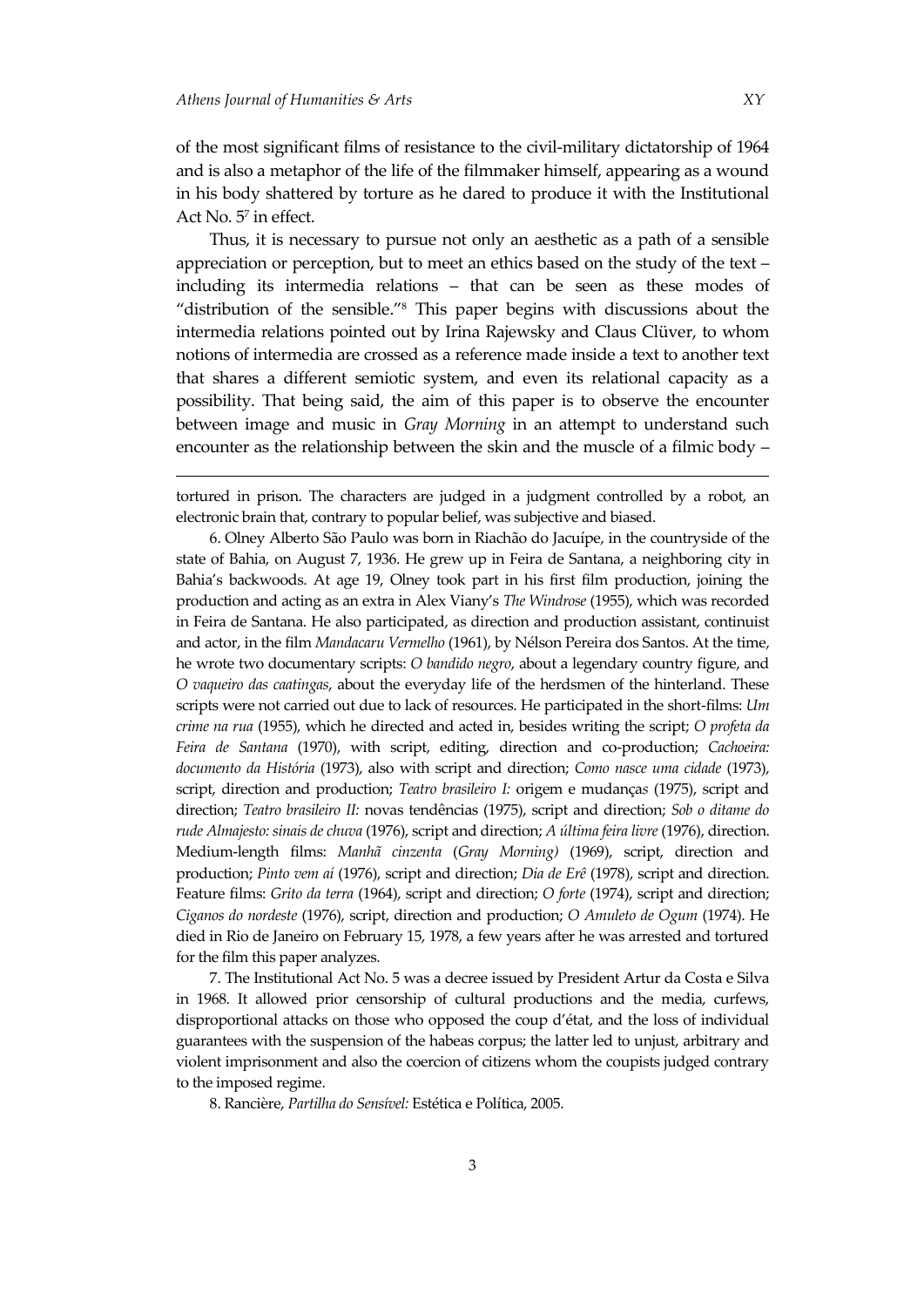$\overline{a}$ 

this gestated body-movie, this multimedia being Wingstedt describes. Our interest is in both the phenomenon of intersemiotic transposition that can be observed in the transit procedure between these systems, and in the modes of dialogical sharing of their similarities and differences, within the space of the film where intersemiosis takes place.

Indeed, the transit between distinct arts São Paulo operates in *Gray Morning*, which results in an intermedia fabric, emphasizes a relation in which the music is not mere background but part of the scenes. Music in *Gray Morning* is some sort of sound-metaphor interacting with the visual as to reiterate the central question of the film: the unveiling of Latin America's situation at that moment, plunged into the darkness of dictatorships and the annihilation of civil rights.

## **Possible Transits: Some Considerations on the Intermedia/Interart Theory**

The interaction between textualities, or "semiotic interaction"<sup>9</sup>, is important for considering the aspects of Olney São Paulo's poetics. Interaction here means the encounters between textualities belonging to distinct semiotic systems, such as cinema and music, which in *Gray Morning* reveal how 'the whole becomes something much bigger than the sum of the parts.' <sup>10</sup> To that end, we return to Irina Rajewsky's studies of interart/intermedia, and Claus Clüver's intersemiotic studies; these are important for the interpretation of transits and border dissolutions in São Paulo's texts.

This phenomenon presupposes that there are tangible boundaries between individual media, as well as media specificities and differences. In typifying the modes of interaction between the media, intermediality happens through the crossing of the borders between different artistic manifestations. Irina Rajewsky draws three groups of phenomena: the mediatic transposition, operated by cinematographic adaptations and novelizations (transformation of the film into a novel); the combination of media, such as 'opera, film, theatre, illuminated manuscripts, computer or Sound Art installations, comics'; <sup>11</sup> and the intermediality in the sense of reference, in which one work mentions another: a literary text that mentions a film, or a film that mentions a painting, etc. The first

<sup>9.</sup> Vitor Manuel Silva, *Teoria da Literatura* (Coimbra, Portugal: Livraria Almedina, 1986).

<sup>10.</sup> Wingstedt, 'Narrative Music: Towards and Understanding of Musical. Narrative Functions in Multimedia,' 2005.

<sup>11.</sup> Irina Rajewsky, 'A Fronteira em Discussão: O Status Problemático das Fronteiras Midiáticas no Debate Contemporâneo Sobre Intermidialidade,' in *Intermidialidade e Estudos Interartes: Os Desafios da Arte Contemporânea* (ed.) Thaïs Flores Diniz and André Soares Vieira (Belo Horizonte: Fale/UFMG, 2012), 51-74.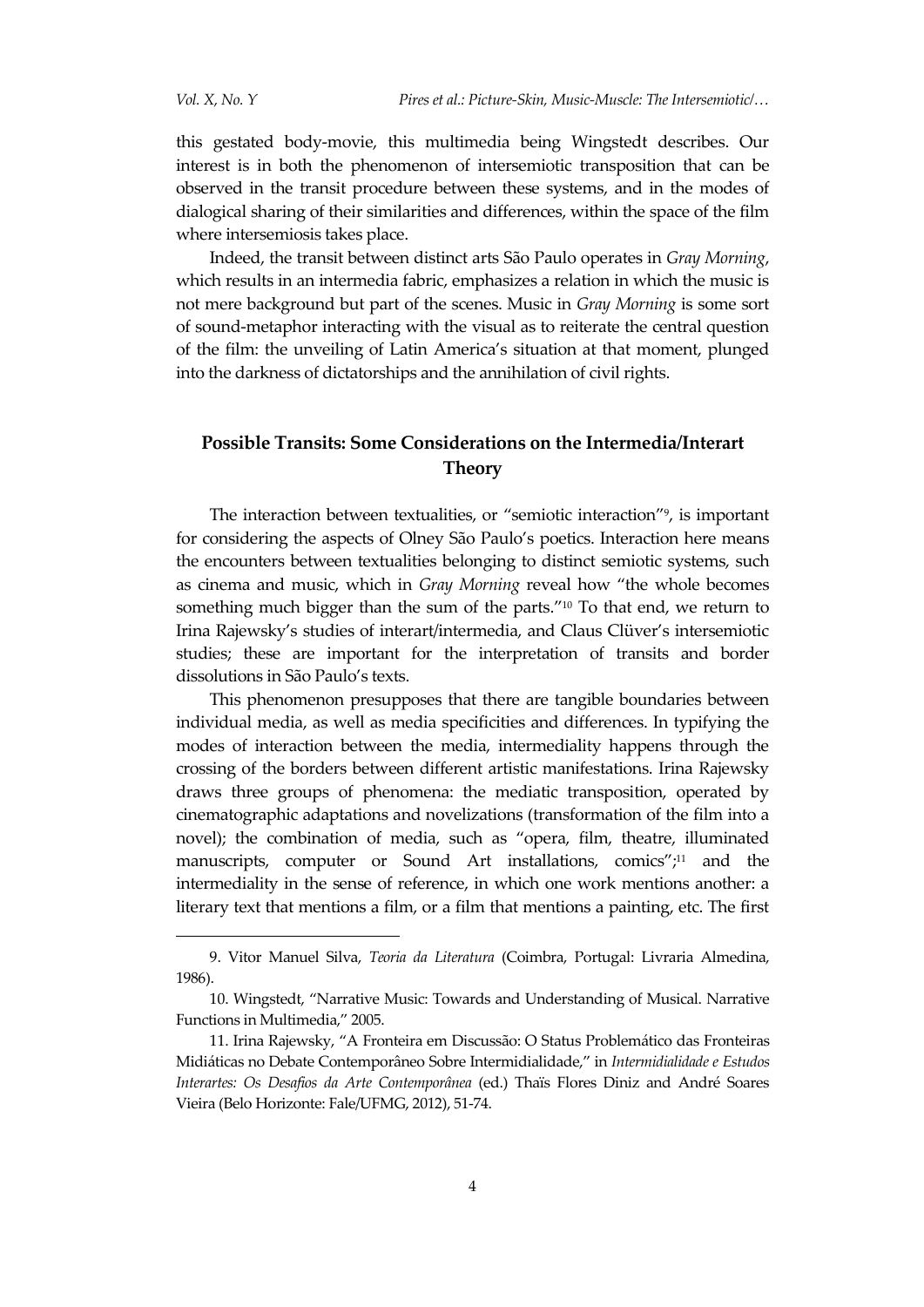relates to the genesis, being oriented to the production process; it can be observed in the transposition that is necessary for the story's transformation into film.

Here the intermedial quality – the criterion of a medial border crossing – has to do with the way in which a medial configuration comes into being, that is, with the transformation of a given medial configuration (a text, film and so on) or of its substratum into another medium.<sup>12</sup>

Rajewsky's 'combination' is a conjugation of media that, from a historical perspective, becomes a new form. In the third group, she places the mentions that one work makes of the other, when the intermedia relation occurs not only in the process of media formation but, in Werner Wolf's words, "in the signification and/ or structure of a given semiotic entity' (quoted in Rajewsky). <sup>13</sup> The phenomenon of intermedia in itself extrapolates, according to Clüver, what is commonly defined as arts, that is:

Music, Literature, Dance, Painting and other Plastic Arts, Architecture, as well as mixed forms such as Opera, Theater, and Cinema and also what we define as media, which includes both print media and Cinema, Television, Radio, Video, as well as the various electronic and digital media that emerged most recently $^{14}$ .

For Clüver – who chooses "intersemiotic texts" over "intermedia texts", because not every sign system is essentially a media – 'the intersemiotic text ... uses two or more sign systems and/or media in a way that the visual and/or musical, verbal, kinetic, and performative aspects of its signs become inseparable'. <sup>15</sup> He also calls attention to the term, 'intermediality', used by Jörg Helbig in his important *Intermediality: theory and practice of an area of interdisciplinary* studies (our translation)<sup>16</sup>. The concept can be understood as: 1. relations between media in general (intermedia relations); 2. transpositions from one medium to another (intermedia or intersemiotic transpositions); 3. union (fusion) of media, that is, multimedia texts and mixed media. <sup>17</sup> One can see the difference between the possibilities of the term. Rajewsky defined intermediality from the notions of transposition, combination, and referencing; Clüver, in turn, echoes Helbig and defines it as intermedia relations, intermedia transpositions, and media fusion.

<sup>12.</sup> Ibid, 56.

<sup>13.</sup> Ibid.

<sup>14.</sup> Claus Clüver, 'Inter Textus / Inter Artes / Inter Media,' *Aletria* 14 (2006): 11-41.

<sup>15.</sup> Ibid, 20.

<sup>16.</sup> Original German title: Intermedialität: Theorie und Praxis eines interdisziplinären Forschungsgebiets (Berlin: Erich Schmidt, 1998).

<sup>17.</sup> Ibid, 24.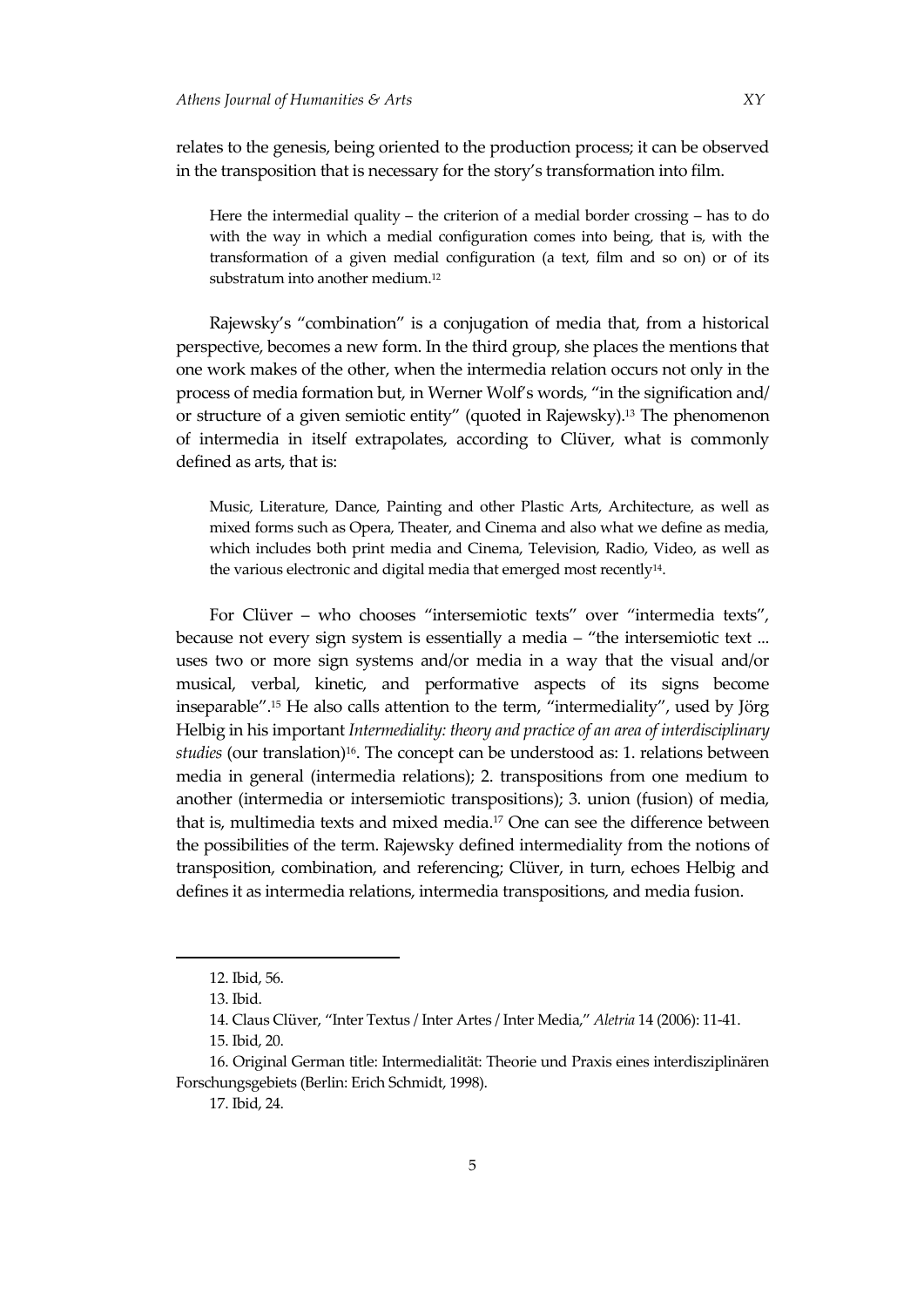Regarding these definitions, it is interesting for us to think of intermedia as a transit, sharing and relationship modes that, according to Wingstedt, constitute the 'multimedia being' – São Paulo's film, in our case – born of the relation between skin and muscle: image and music, respectively, composing a body. It is important to emphasize that the Intermediality Theories point to the interlacing between cinema and music, as well as to the combination of documentary and fiction, operated by Olney São Paulo, as we will see below.

## **Encounters, Proximities: Analysis of the Image/Music Intermedia Relation in** *Gray Morning*

### **The Skin-Image**

 $\overline{\phantom{a}}$ 

In August 1969, Olney São Paulo brought to light one of the most important and significant films in the history of Brazilian cinema: the medium-length film *Gray Morning*. The film was vetoed by the Public Entertainment Censorship Service on the grounds that it was "highly subversive and incited the people against the leaders', that is, the military who took power in 1964 after a coup supported by segments of civil society (the economic elite and part of the middle class). Opposing the censor's argument, São Paulo told the newspaper *Última hora* in September of that year that the film was 'a desperate song to love and freedom', pointing to the deep humanism surrounding his production.

In 1968, a year of great turbulence and intense cultural effervescence in the world and in Brazil, the Brazilian civil-military dictatorship became even more repressive with the enactment of the Institutional Acts that overruled the Constitution, and with intense vigilance over everything and everybody. As a result, the street protests in the city of Rio de Janeiro intensified. From March of that year, when high school student Edson Luís de Lima Souto was murdered by the police at Calabouço – a restaurant frequented by underprivileged students – to December 13, when Institutional Act No. 5 (AI-5) was decreed, parades organized by the student movement took to the streets of Rio's city center. The movements generated confrontations with the repression forces, resulting in arrested, wounded, and dead people. It was in such a violent and obscure context that São Paulo decided to shoot a feature film composed of three episodes. One of them is based on his own short story, 'Gray Morning', published in 1966, in the compilation *A antevéspera e o canto do sol*. <sup>18</sup> The other two episodes were not shot as result of the censorship's ban the following year.

<sup>18.</sup> Olney São Paulo, *A Antevéspera e o Canto do Sol, Contos e Novelas* (Salvador: Quarteto Press, 2016).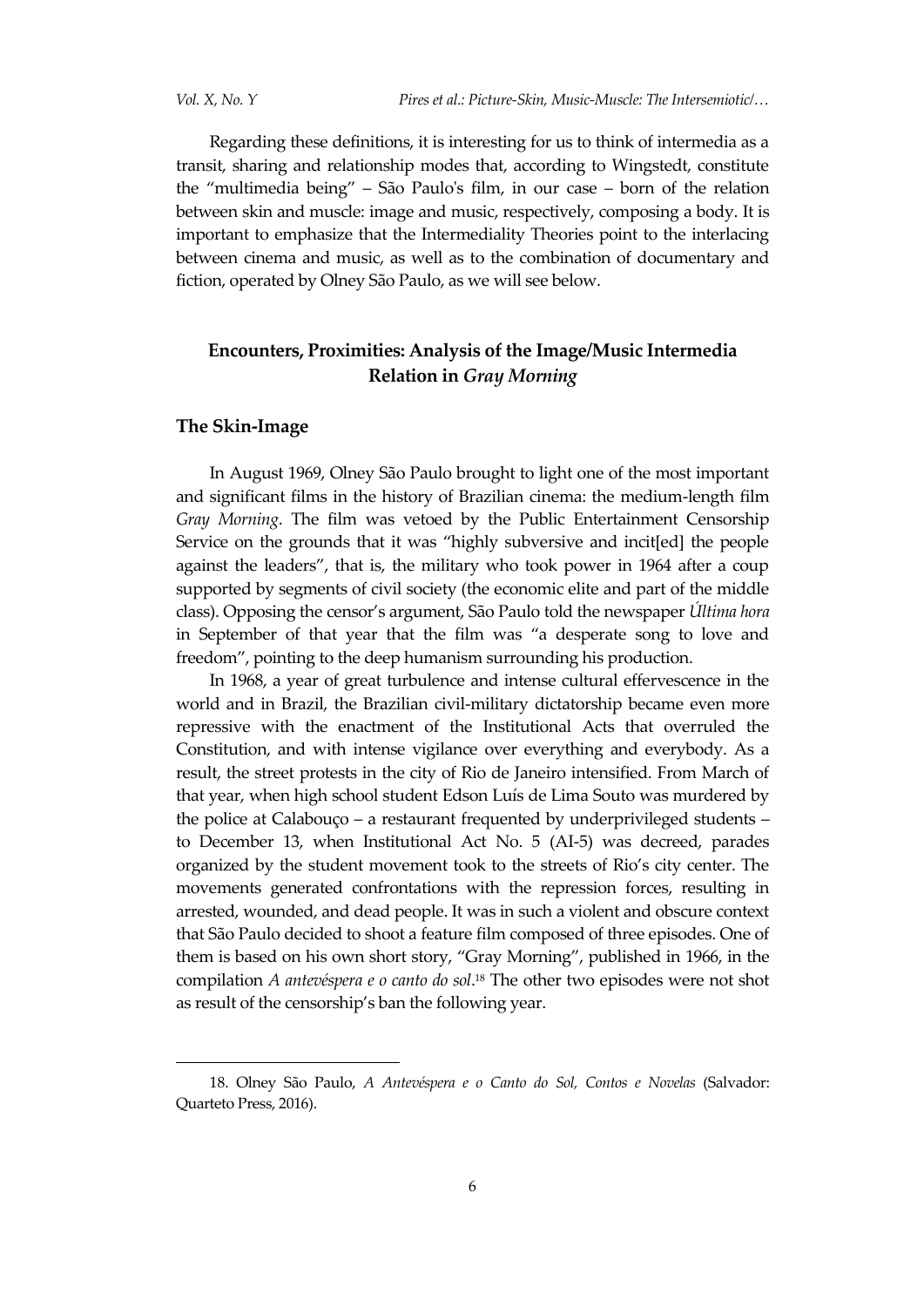$\overline{a}$ 

*Gray Morning* is a 21-minute half-length production, made in 35mm black and white film, in which fictional staging is combined with scenes of rallies and real confrontations. In one of the marches, the protagonist was placed by São Paulo among the protestors to be filmed giving a speech, in a radical break with the boundaries between the genres that make up the film: fiction and documentary.

Although São Paulo produced several other works, *Gray Morning* would tragically and permanently mark his trajectory. This 'revolutionary, signdisintegrating film-explosion'<sup>19</sup> as Glauber Rocha calls it in his 1981 book *Revolução do Cinema Novo* (*New Cinema Revolution*), would lead its creator to be included in the National Security Law as a dangerous, order-destabilizing individual. He was imprisoned and tortured afterwards, which compromised his physical and emotional integrity. After the Censorship Service banned the movie, they also destroyed its negatives and copies. Only one remained: hidden in the archives of the Museum of Modern Art in Rio, it was located in 1994 and aroused the interest of intersemiotic/intermedia researchers. It should be noted that, despite its tragic trajectory in Brazil, *Gray Morning* had its importance recognized in other countries: it won the award for best media at the 19<sup>th</sup> International Week in Mannheim, and was awarded at the 1972 Oberhausen Festival in Germany.

At the beginning of *Gray Morning*, during the presentation of the initial credits, there are images of the street with a road sign, an arrow, pointing towards the viewer; everyday people walk and perform their routines, in some shots that allude to the classic short-documentary *Rain*, released in 1929, by Joris Ivens and Mannus Franken. But in contrast to this film, that included Lou Lichtveld's modern and harmonious compositions, this scene in *Gray Morning* is accompanied by the song 'Gloria', which is part of the *Misa Criolla* (Creole Mass), and goes: "Gloria a Dios / en las alturas // y en la tierra paz a los hombres, / [...] paz a los hombres / que ama El Señor [...]"<sup>20</sup> (Glory to God / in the heights // and peace to men on Earth, / peace to men / who love the Lord, our translation). The *Misa Criolla* was composed by the Argentine musician Ariel Ramírez<sup>21</sup> in 1964; the moment was considered a folklore boom in Argentina, as all sorts of musicians

<sup>19.</sup> Glauber Rocha, *Revolução do Cinema Novo* (Rio de Janeiro, Brazil: Alhambra/ EMBRAFILME, 1981), 366.

<sup>20.</sup> Ariel Ramírez, "Gloria (Carnavalito-Yaraví)," in Misa Criolla/Navidad Nuestra (ed.) Ariel Ramírez (Charango: Jaime Torres. Argentina: Philips, 1996).

<sup>21.</sup> Ariel Ramírez is an important composer, pianist and music director. He was born in Santa Fe, Argentina, on September 4, 1921. He researches about South-American traditional rhythms and sonorities, about instrumentalists and popular singers, those who came to integrate his compositions, and his compositional methods. In addition to being a musician, he was researcher of popular music and the country, having been responsible for the analysis and selection of Argentine rhythms such as Zamba, Vals criollo and Tango, for musical collections.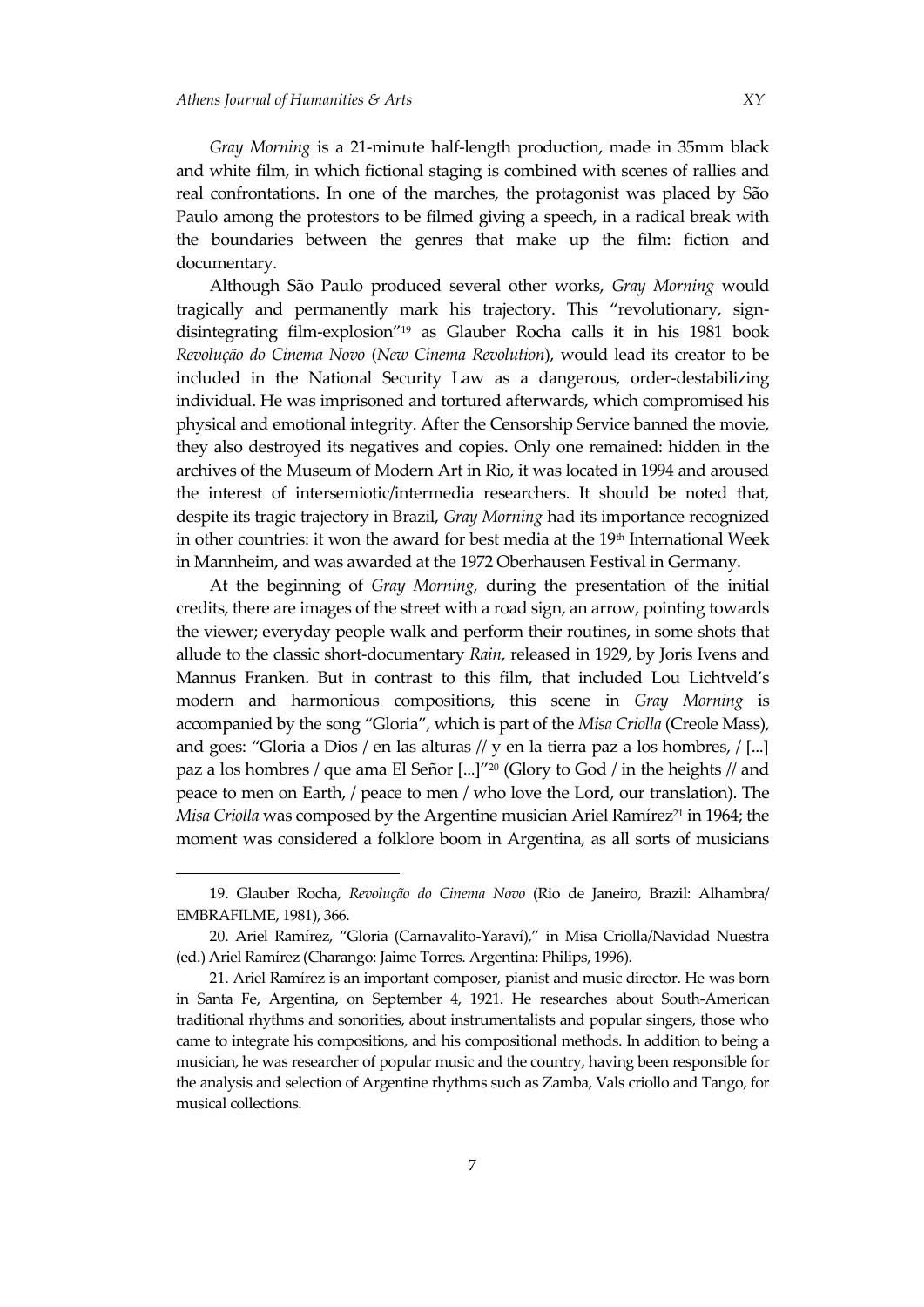were approaching the Latin American popular culture. As Díaz said, the aim at that moment was to recover the Latin-American as an idea of cultural union of the countries of Latin America, without, however, regressing with respect to the particularities of each region. <sup>22</sup> This work, in particular, mixes elements of erudite music and the Andean tradition so as to reread the Judeo-Christian religious tradition.

'Gloria' is doubly ironic in the opening scene. While it underlines the tragicdramatic tenor of the situations narrated from then on (as peace among people is precisely what was not celebrated in those moments of repression), one recalls the kind of 'peace' advocated by the so-called Family Marches with God for Freedom of March 1964, a series of public events that represented the middle class – an expression of conservatism – fearing a communist threat alleged by large information systems.

It is worth remembering that irony, as a figure of speech, consists in pointing out the opposite of what is being said or shown, in order to denounce a certain situation and cause a reaction in the receiver – reader, listener, spectator. Because of its oppositional nature, irony destabilizes absolute truths, revealing the reverse of certain discourses as it exposes their incongruities. <sup>23</sup> Irony can be, among other categories, tragic or dramatic; the aforementioned scene is an example of the latter. This type of irony is associated with situations that have a tragic outcome and whose elements, in the scene, indicate such outcome to the reader/viewer.<sup>24</sup> 19th-century existentialist philosophers, chiefly Kierkegaard and Schopenhauer, employed this type of irony in their writings.

Open and closed shots alternate; the first kind suggests a certain normality in the routine of the city, and the second arouses interest making it look like an environment with displaced elements, denouncing some sort of irregularity. In a classroom, the young protagonists listen to a rock song (symbol of rebellion and freedom in those times); they seem apprehensive, and a young woman dances. Through a tracking shot, the camera moves from the living room window and allows us to see the cove of Botafogo Beach, in Rio de Janeiro, and in this movement focuses on the dancing woman who seems oblivious to her surroundings. The dance, however, points out its potency and rebellion with the specific expression that the movement of the body ascends.

As the cove appears through the window, the light saturation suggests the occurrence of something while the group is in the classroom. The scene shifts to (factual) student marches, in resistance to the coup, in which there is confrontation. In a new intermedia relation, the march 'The Washington Post' ensues. The piece was composed by John Philip Sousa, in 1890, as many other

 $\overline{\phantom{a}}$ 

<sup>22.</sup> Claudio Díaz, Una Vanguardia en el Folklore Argentino: Canciones Populares, Intelectuales y Política en la Emergencia del 'Nuevo Cancionero', 9.

<sup>23.</sup> Linda Hutcheon, *Teoria e Política de Ironia* (Belo Horizonte: UFMG Press, 2000), 98.

<sup>24.</sup> Hudson Aragão, Ironia e Literatura: Interseções.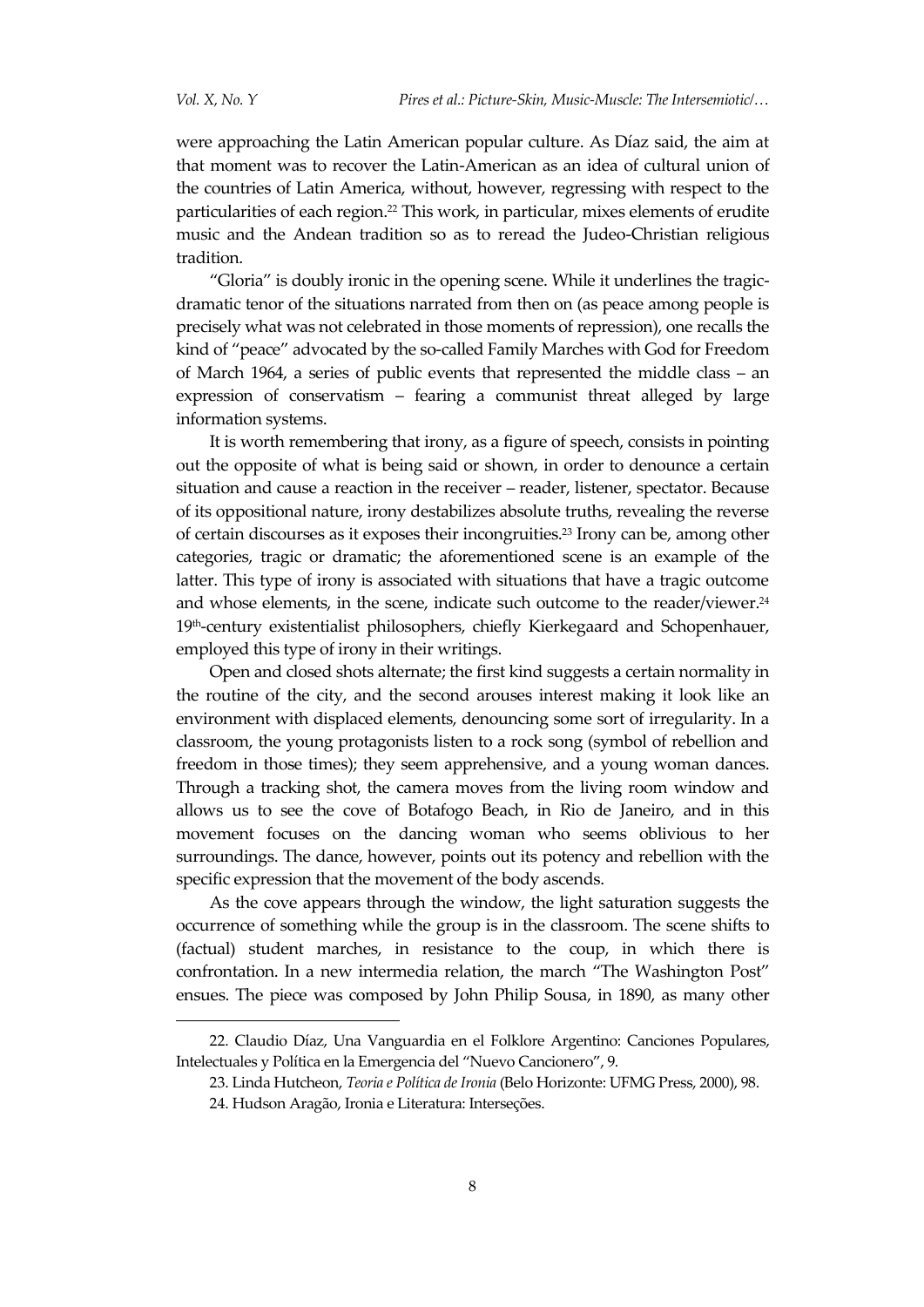military marches that he was hired by the homonymous newspaper to compose. Sousa was so successful that the newspaper would become recognized by his march. <sup>25</sup> Again, music acts as an ironic element, reminding the spectator of the US support of the Brazilian military coup.

In another intermedia relation, the sound of the military march 'Semper Fidelis', composed in 1888, also by Sousa, excerpts from the *Autos de Devassa* – a pleading against the Minas Gerais *inconfidentes* of the eighteenth century, accused of betraying the Portuguese crown. Then Silvio, one of the protagonists, reads the final paragraph of *The Plague*, by the Algerian philosopher Albert Camus, <sup>26</sup> which is an allegory of Nazism and all regimes of exception. In contrast to the military march, excerpts from *É proibido proibir* ('It is forbidden to forbid'), by Caetano Veloso, a famous Brazilian singer and composer. <sup>27</sup> This song is significant because it was composed during the resurgence of the violence of the dictatorial regime, standing as a chant for freedom. The song shows us the paths to resistance through its song that poetically uses the artifice of prohibition, which is the symbolic weapon of dictatorial regimes, as an element to create the feeling that it is necessary to resist and to fight for freedom. The song still had an interesting episode, having been performed and booed at the 3rd *Festival Internacional da Canção* (International Song Festival). Thus, the execution became a mess: Caetano was booed by the public, which refused any dialogue and turned their backs on him. In this performance the famous rock band called Os Mutantes participated; in addition to Gilberto Gil, who was part of the execution, was hit by a tomato. In response, he took it from the floor and bit it. The outcome of the event was Caetano's disorienting discourse that pointed out, roughly speaking, that there is only one tree of intolerance, and its branches prohibit the argument of the other or causes the curtailment of citizen rights. At that moment, the criticism was carried out by the public who saw, without performing a contextual analysis, saw in the Os Mutantes's electric guitars and their dissonances a possible approximation with US politics.

In the film, a new report, on the radio, of a massacre of workers, and the soundtrack retakes the verses of the *Misa Criolla*. The scene returns to the streets as at the beginning of the film, but now, instead of people in their routines, there is smoke, violence, and strong police repression. These are factual confrontation scenes; as in other scenes of the film, deliberately staged scenes are combined with documentary scenes, forming a hybrid and powerful portrait of the country's period. There is a simultaneity of scenes and times; the classroom from

<sup>25.</sup> Paul Bierley, *John Philip Sousa: American Phenomenon* (Miami, USA: Warner Bros Publications, 1973).

<sup>26.</sup> Albert Camus, *La Peste* (France: Gallimard, 1947).

<sup>27.</sup> Caetano Veloso, *É Proibido Proibir* (Brazil: Philips, 1968). Retrieved from: https:// www.youtube.com/watch?v=afwWdtUl0kY. [Accessed 18 April 2021]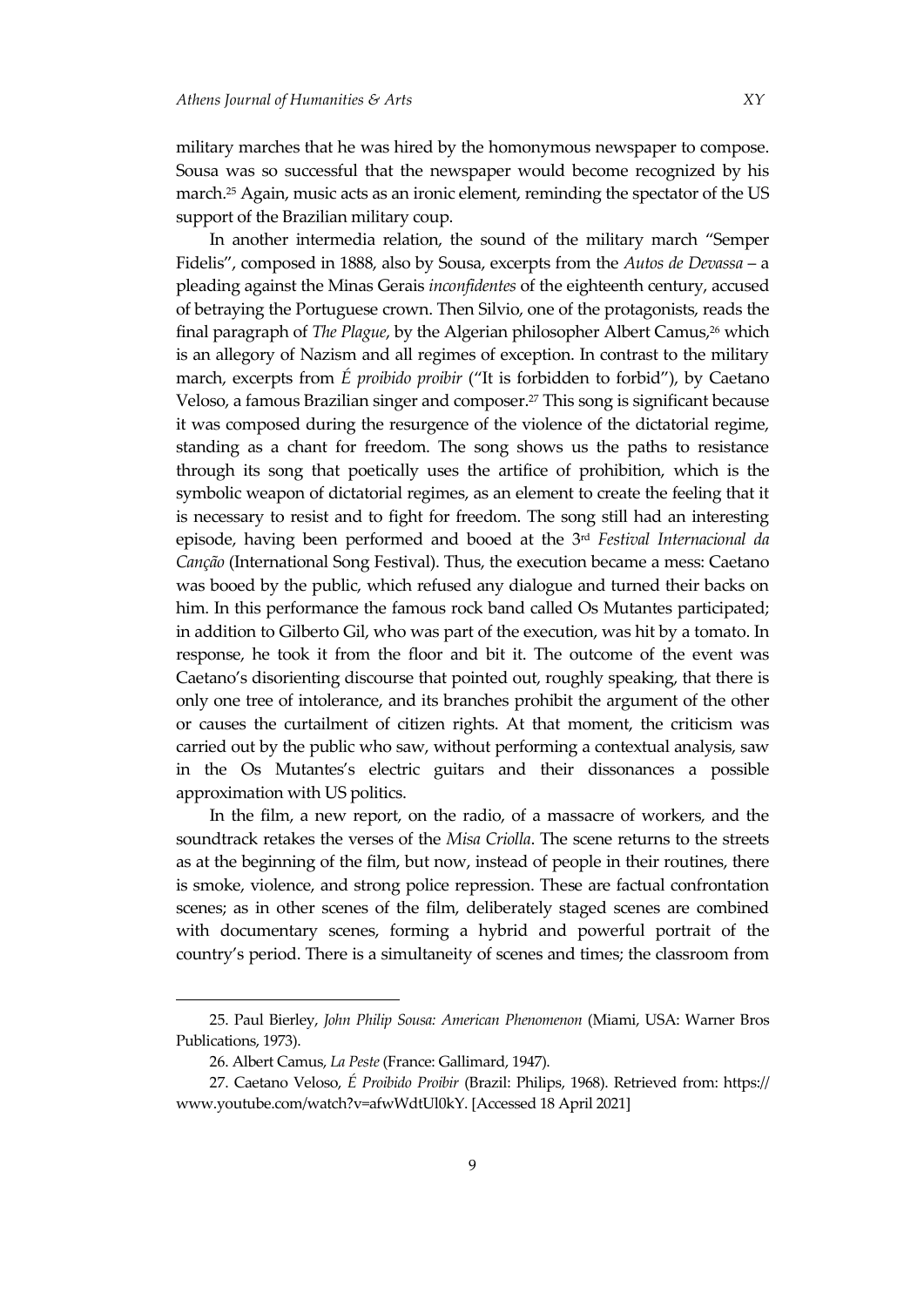the beginning takes turns with the scenes of a barracks where young prisoners are tortured. At this moment, there is an imagery metaphor in the scene in which there is a movie theater surrounded by policemen and the poster of Anatole Litvak's film *The Night of the Generals*, released in 1967, <sup>28</sup> screened as criticism of the regime in a cinema in the neighborhood of Cinelandia shortly after the murder of student Edson Luís.

Under a musical phrase of the *charango*, *<sup>29</sup>* Silvio appears inside the classroom, expressing concern. Soon, it shifts to him descending the barracks stairs, which he had gone up with Alda, another protagonist. In the torture scene, the soldier asks him a question, already certain of the answer: "And the machine guns, is not it true that they had machine guns?' The scene shows the cruelty and violence of torture.

In an intermedia relation, a voice on the radio states while a military march is heard: 'It is in the resurrection of the elites that chaos can be disintegrated and justice built, order established, and for that..."<sup>30</sup> It returns to the same classroom of the beginning of the film, the young people talk about torture and the coup, in a dialogue in which each complements the other. It ends with Silvio's consideration: "[...] No one is 'people' anymore. We are not anything anymore. The people will be massacred. First the bullet, then the hunger, slowly, everything will come against the people..."<sup>31</sup>

To the sound of 'Señor tiene piedad de nosotros' ('Lord have mercy on us'), that is part of the *Misa Criolla*, the kaleidoscopic assembly of the film is realized again. Young people being shot and the after-torture waiting room, where a young woman rehearses a dance, are mixed. The focus returns to the classroom, where students listen to the news about repression. Alda says: "Scoundrels! [...] But they will find me standing!", and starts the dance seen in the beginning of the film. *Gray Morning* ends with the murder of the couple, Alda and Silvio, to the sound of the song 'Credo', of the *Misa Criolla*, in the desire that hope does not die with them.

The ban on the film is part of a denied dialogue, which does not end the dialogical relations established in the meshes of the filmic text; even because such denial was due precisely to the fact that the film brings intermedia elements of revelation, presentation, and contestation of the current coup. The assembly of these elements contributed to the construction of *Gray Morning* as a counterdiscourse to authoritarianism, a counterpoint between the voice of the Other (the

<sup>28.</sup> Anatole Livtak, *A Noite dos Generais* (France; United Kingdom; Northern Ireland, 1967).

<sup>29.</sup> A small Andean string instrument, traditionally made from armadillo shells. Oxford Dictionary (Oxford: University Press, 2017).

<sup>30.</sup> Olney São Paulo, *Gray Morning*, 12: 10-12: 22, our translation.

<sup>31.</sup> Ibid, 12: 32-13: 03, our translation.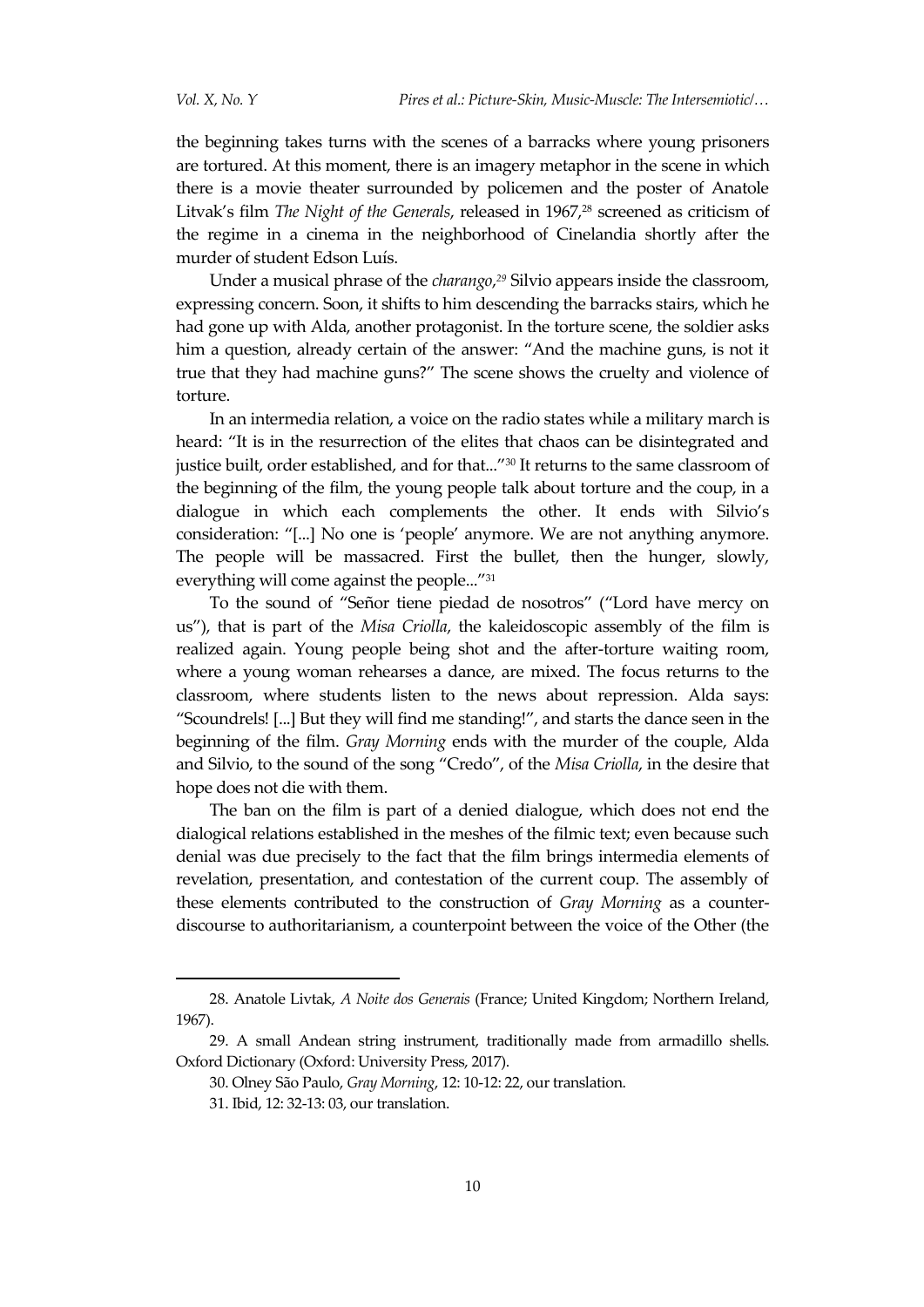oppressed, represented by the students and the workers) and the voice of the Same (dictators, businessmen, and the middle class).

### **Muscle-music**

 $\overline{\phantom{a}}$ 

Here we observe the intersemiotic/intermedia relation between music and cinema in *Gray Morning*. Music is so powerful an artistic element that its junction with other art forms very commonly potentializes both. A clear example of this is its junction with cinema, where "[music's] suggestive potential to enrich [cinema's] narrative strategies" stands out<sup>32</sup> and in which musical harmonies suggest emotions and geographic spaces. Moreover, music leads the editing pacing and the actions in the scenes.

The phrase 'film was never silent' leads to an obvious reflection: although in its first decades of life cinema could not emit ambient sounds and the speeches of its characters, the screenings were accompanied by musical pieces, usually played live but which could also be recorded versions. These pieces accompanied the sensations presented in the films, but with time they became more sophisticated, independent, and began to add their own sense to the films. Eventually there was the introduction of modern music into cinema, which sometimes accompanied the films themselves, as in the previously cited example of the short documentary *Rain*. Over time, what dominated the cinema was the use of music as an element that helped create illusionism, as in the Hollywood naturalistic cinema.

At the time *Gray Morning* was made, the use of music had reached new heights, and popular songs were commonly used in films, such as 'The Sound of Silence' by Simon & Garfunkel in the American film *The Graduate* (1968) by Mike Nichols; or the songs 'Antônio das Mortes' and 'Deus e o diabo na terra do sol', both sung by Sérgio Ricardo in the homonymous film by Glauber Rocha, where they were used in the same non-diegetic sense. 33

One of the greatest scholars on the use of music in cinema is writer and composer Michel Chion; some of his analyses on the subject are directly applicable to *Gray Morning*, in which music exert several functions. One of these functions is to reiterate the change of environment and situation, as when the initial credits show the urban environment to the sound of Ariel Ramírez's 'Gloria' and music functions as an extradiegetic element (produced by an imaginary source absent from the action), or like when the scene cuts to the classroom where Alda is dancing to the sound of a rock and roll song, which is a diegetic element (executed within the action). In the latter, there is a time/space

<sup>32.</sup> André Baptista, 'Funções da Música no Cinema: Contribuições para a Elaboração de Estratégias Composicionais' (Federal University of Minas Gerais, 2007).

<sup>33.</sup> Sérgio Ricardo, and Glauber Rocha, *Deus e o Diabo na Terra do Sol*: Movie Soundtrack (Brazil: Companhia Brasileira de Discos. Vinil, LP, Album, Mono, 1963).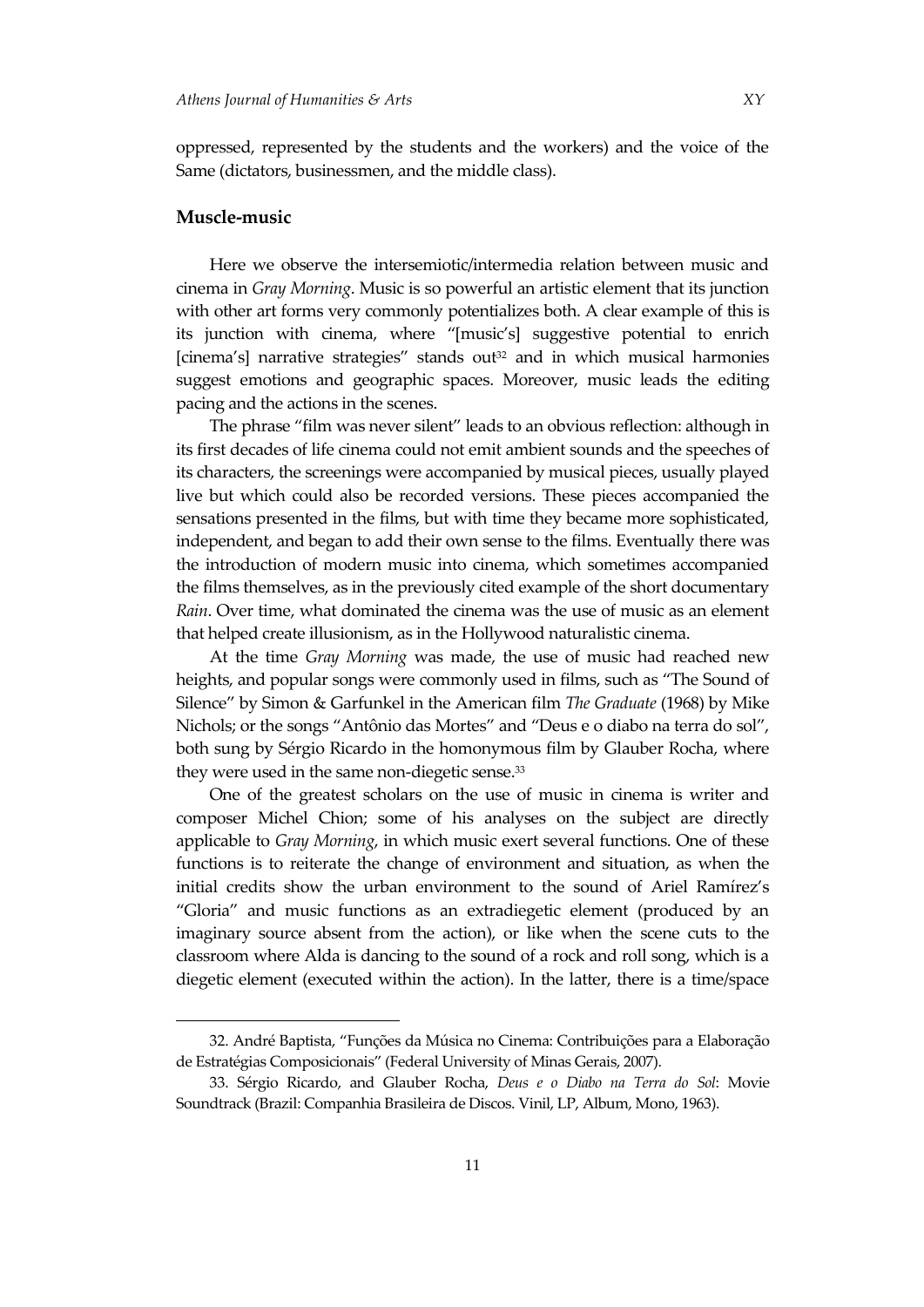device in which the music to which Alda dances serves to situate the spectator in a specific cultural period, and, by extension, to characterize the students in the scene.

Those who have gone mountain climbing know that it is very hard to render the magnitude of a mountainous setting in images, even using extreme long shots, because in the mountains there are few precise points of reference for scale and no clear perspectival lines. This is where music comes to the rescue. A string chord with only perfect intervals (as in the symphonic poems of Richard Strauss or Vincent d'Indy) or scoring that includes all registers from very low to very high helps evoke the enormity of space that the image cannot express. [...].<sup>34</sup>

Following the analyses, numerous combinations occur in the film, where 'if we try different songs – different styles and/or different cultural codes – in a single scene, each one will result in a particular reading of this scene.' <sup>35</sup> In *Gray Morning*, music also has an ironic intention/function, which is the case of 'Gloria' and the military marches by John Philip Sousa. In this regard, we enter another question raised by Chion: music as a summary of the film or scenes, where it attributes feeling or sense to images, such as the scenes in which excerpts from 'É Proibido Proibir' are played.

Very apparent in the film is the use of added value, a term mentioned by Chion in *Music in cinema*, which is 'the effect by which the audio-viewer spontaneously projects information, emotion, or mood conveyed by a sound element onto what she sees, as if this meaning naturally emanated from the image.' 36

In *Gray Morning*, be it through the rock music of the initial scene or through John Philip Sousa's marches, the musical pieces add sense and emotional value to the scenes, besides reinforcing or creating speeches, granting the images greater power.

As for the structuring fluidity of the *leitmotiv* (a concept coming from Wagner's operas that associates a certain musical theme with a role in the plot), São Paulo applies subtle forms that mark characters, or their speeches and actions, such as the excerpts of Veloso's song that relate to Alda and Silvio's moments and underline youth's social-political engagement; Sousa's marches as metaphors/references to militarism and dictatorship, or the constant struggle against it; and the *Misa Criolla*, which reflects society's outcry – be it for freedom, justice, or hope – and can vary in meaning when the editing generates tragic irony.

 $\overline{\phantom{a}}$ 

<sup>34.</sup> Michel Chion, *Music in Cinema* (New York: Columbia University Press, 2019), 28.

<sup>35.</sup> Baptista, Funções da Música no Cinema: Contribuições para a Elaboração de Estratégias Composicionais, 2007, 21.

<sup>36.</sup> Chion, *Music in Cinema*, 2019, 240.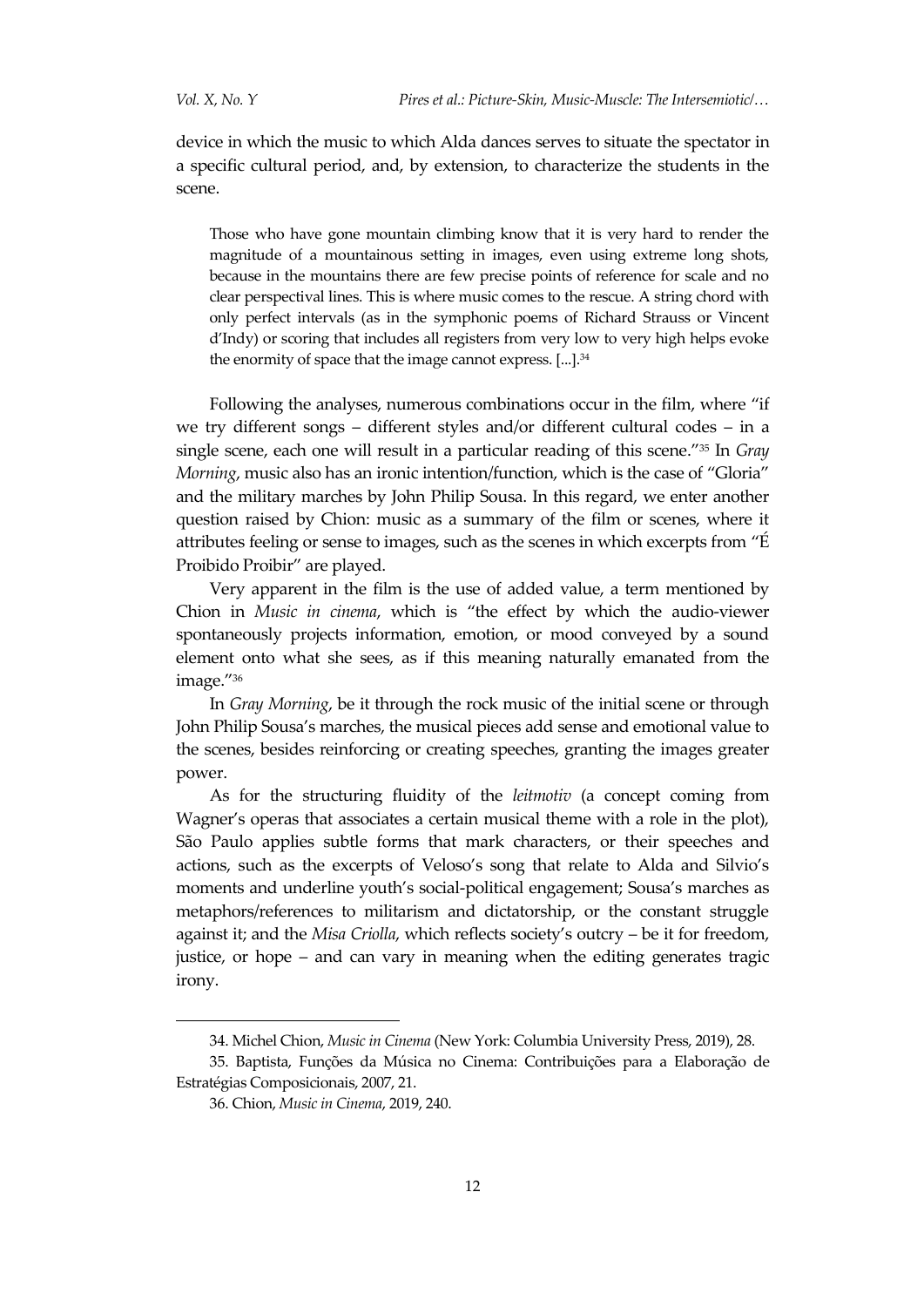### **Final Touches**

Seeking to overcome the limits and prohibitions of the adverse politicalsocial context, Olney São Paulo mobilized a vigorous exercise of language to compose his film, using various artifices to highlight the prohibitions, the silencing imposed on cultural-artistic productions by the military regime's censorship. One of these devices is the intermedia of cinema and music, as this article has showed. Another one is the hybridization of genres, the mixture between fiction and documentary, which becomes an eloquent signic interweaving, projecting itself against the silence that hung in the outer context (the Brazil of the civil-military dictatorship). Many other aspects characterize the filmmaker's work as an "intermixture": the technical resources used, for instance, or the approaches to other cinematographic aesthetics, such as Russian formalism, Italian neorealism, and the French *nouvelle vague*.

(Re)watching *Gray Morning* means bringing to this moment of threat to democracy in Brazil (and in the world) reflections on history and the politicalcultural memory of an era of authoritarianism and repression, important for understanding the present. In this sense, *Gray Morning* looks not only at the context contemporary to it, that is, the Brazilian and Latin-American dictatorships of the 1960s and 1970s, but also to their genesis: Nazifascism and the Cold War. Thus, by intertwining art and politics, São Paulo not only bequeathed to posterity a record of that moment, through the filmic text analyzed here; he expresses, within the intermedia fabric of fictional documentary, the notion that coups and dictatorships can always return if the remembrances of their oppression and violence are erased from the memory of societies.

### Bibliography

- Aragão, Hudson. *Ironia e Literatura: Interseções. (*Irony and Literature: Intersections.) Retrieved from: https://goo.gl/eHQhWW. [Accessed 18 April 2021].
- Baptista, André. *Funções da Música No Cinema: Contribuições para a Elaboração de Estratégias Composicionais. (*Functions of Music in Cinema: Contributions to the Development of Compositional Strategies.) M.Sc. Thesis. Federal University of Minas Gerais, 2007.
- Benjamin, Walter. 'Sobre o Conceito de História.' (Theses on the Philosophy of History.) In *Obras Escolhidas I – Magia e Técnica, Arte e Política*, translated by Sergio Paulo Rouanet, 223-232. São Paulo: Brasiliense, 1994.
- Bierley, Paul. *John Philip Sousa: American Phenomenon*. Miami, USA: Warner Bros Publications, 1973.
- Camus, Albert. *La Peste*. (The Plague.) France: Gallimard, 1947.
- Chion, Michel. *Music in Cinema*. Edited and translated by Claudia Gorbman. New York: Columbia University Press, 2019.
- Clüver, Claus. 'Inter Textus / Inter Artes / Inter Media.' (Between Texts / Inter Arts / Inter Media.) Translated by Elcio Loureiro Cornelsen. *Aletria* 14 (2006): 11-41.